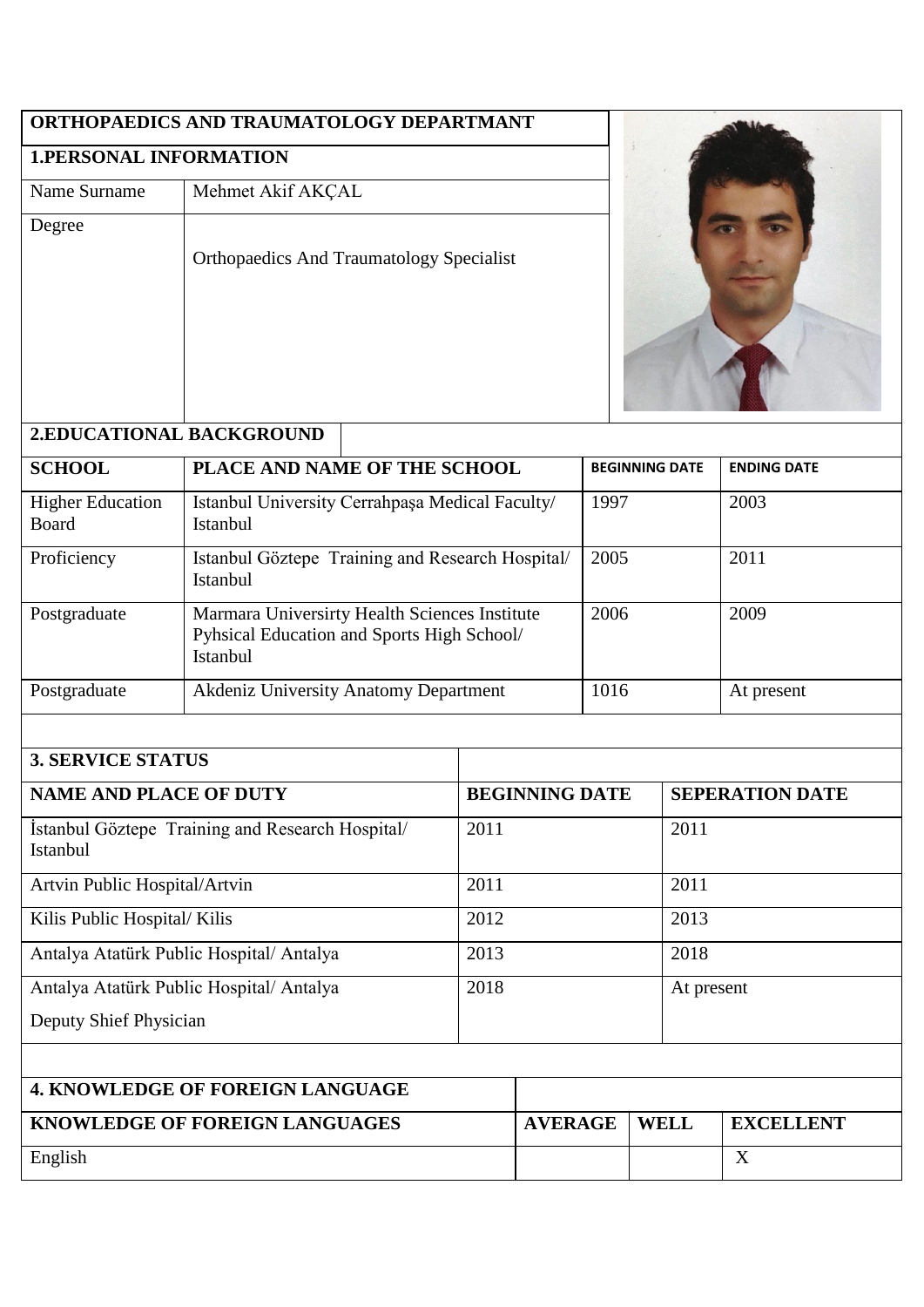|    | 1. Ozkan K, Akman B, Unay K, Akcal MA, Eceviz E. Posttraumatic gluteal compartment syndrome: a case                                                                                                                                                                              |
|----|----------------------------------------------------------------------------------------------------------------------------------------------------------------------------------------------------------------------------------------------------------------------------------|
|    | report. Totbid Magazine 2010 Ocak;9(1):35-9.                                                                                                                                                                                                                                     |
| 2. | Cift H, Unay K, Ozkan K, Akcal MA, Eceviz E. Four extremity fractures in a patient with renal<br>osteodystrophy. J Ren Care. 2010 Mar;36(1):21-4.                                                                                                                                |
|    | 3. Atamturk D, Akcal MA, Duyar I, Mas N. Sex estimation from the radiographic measurements of the<br>humerus. Eurasian J. Anthropol. 1(2):99-108, 2010                                                                                                                           |
|    | 4. Poyanli O, Esenkaya I, Ozkut A, Akcal MA, Akan K, Unay K. Minimally Invasive Reduction Technique in<br>Split Depression Type Tibial Pilon Fractures. J Foot Ankle Surg. 2012 Mar-Apr;51(2):254-7. (SCI<br>Expanded)                                                           |
|    | 5. Berkem L, Turkmen I, Unay K, Akcal MA, Aydemir N. Factors influencing outcome of knee bone marrow<br>oedema: A clinical study, Acta Orthop Belg. 2013 Oct;79(5):572-7. (SCI Expanded)                                                                                         |
| 6. | Türkmensoy F, Türkmen I, Turhan Y, Ozkan K and Akcal MA, "Achilles Tendon Rupture with Isolated<br>Medial Malleolar Fracture in Ipsilateral Ankle: A Case Report," Open Journal of Orthopedics, Vol. 3 No. 5,<br>2013, pp. 224-226. doi: 10.4236/ojo.2013.35042.                 |
|    | 7. Unay K, Akcal MA, Gokcen B, Akan K, Esenkaya I, Poyanlı O. The relationship between intra-articular<br>meniscal, chondral and ACL lesions: finding from 1,774 knee arthroscopy patients and evaluation by<br>gender. Eur J Orthop Surg Traumatol. 2013 Sep 29. (SCI Expanded) |
|    | 8. Akcal MA, Poyanli O, Unay K, Esenkaya I, Gokcen B, Fıratlıgil AS. Effect of N -butyl cyanoacrylate on<br>fracture healing in segmental rat tibia fracture model. J Orthop Surg Res. 2014 Sep 11;9(1):76.                                                                      |
|    | 9. Türkmensoy F, Türkmen İ, Kemah B, Erinç S, Akçal MA, Traumatic hip dislocation without acetabulum<br>and femoral neck fracture in a five - years - old child: a case report. Göztepe Medical Journal 29(2):133-<br>136, 2014 doi:10.5222/J.GOZTEPETRH.2014.133                |
|    | 10. Akcal A, Karşıdağ S, Yıldız K, Yeşiloğlu N, Akcal MA, Kabukcuoğlu F The Effects of locally applied<br>procaine on wound healing. Arch Clin Exp Surg (2015); 4(2)                                                                                                             |
|    | 11. Türkmen İ, Esenkaya İ, Ünay K, Akçal MA Rhabdomyolysis after tourniquet use in proximal tibial<br>osteotomy: Case report and literature review. Acta Orthop Traumatol Turc. 2015;49(3):338-41. doi:<br>10.3944/AOTT.2015.13.0117. (SCI Exp.)                                 |
|    | 12. Iyetin Y, Turkmen I, Saglam Y, Akcal MA, Unay K, Unsac B. J Child Orthop. A modified surgical<br>approach of the hip in children: is it safe and reliable in patients with developmental hip dysplasia? 2015<br>Jun;9(3):199-207.doi:10.1007/s11832-015-0659-7.              |
|    | 13. Iflazoglu N, Ureyen O, Oner OZ, Tusat M, Akcal MA. Complications and risk factors for mortality in<br>penetrating abdominal firearm injuries: analysis of 120 cases. Int J Clin Exp Med. 2015 Apr 15;8(4):6154-<br>62. eCollection 2015.                                     |
|    | 14. Ismail Turkmen, Irfan Esenkaya, Koray Unay, Akcal MA, Rhabdomyolysis after tourniquet use in proximal<br>tibial osteotomy: a case report and review of the literature. Acta Orthop Traumatol Turc. 2015;49(3):338-<br>41. doi: 10.3944/AOTT.2015.13.0117.                    |

 $\overline{\phantom{a}}$ 

 $\mathsf{r}$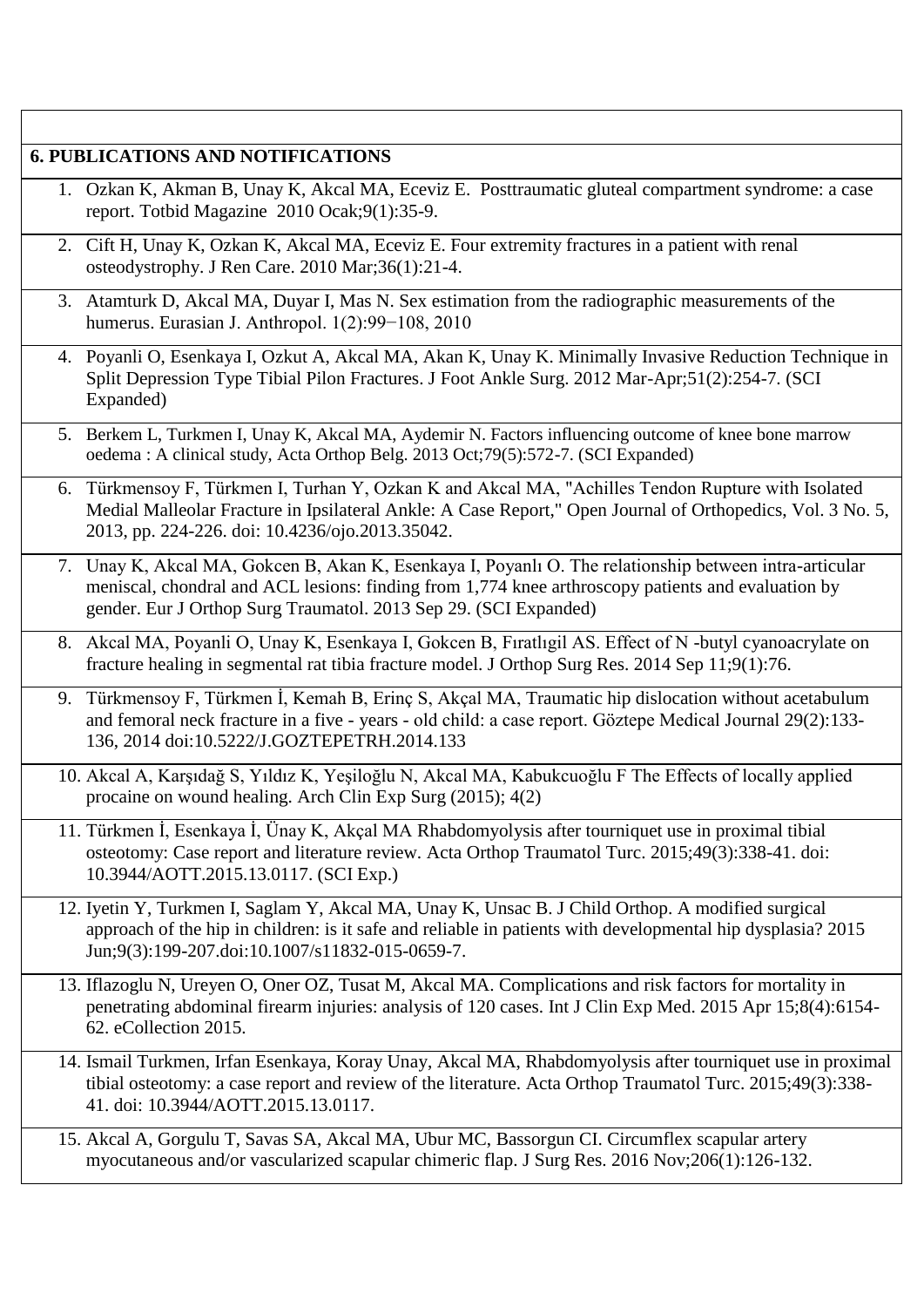- 16. Akcal A, Sirvan SS, Karsidag S, Görgülü T, Akcal MA, Ozagari A, Tatlidede S. Combination of ischemic preconditioning and postconditioning can minimise skin flap loss: experimental study. J Plast Surg Hand Surg. 2016 Aug;50(4):233-8. doi: 10.3109/2000656X.2016.1154468.
- 17. Akcal Arzu, Unal Kerim, Gorgulu Tahsin, Akcal Mehmet Akif, Bigat Zekiye. Reconstruction of midfoot bone and soft tissue loss with chimeric partial scapula and latissimus dorsi muscle flap and short perforatorbased skin flap following gunshot injuries: Report of two cases. Microsurgery. 2016 Oct;36(7):598-603. doi: 10.1002/micr.30099. Epub 2016 Oct 13.
- 18. Demiroğlu M, Özkan K, Kılıç B, Akçal MA, Akkaya M, Özkan FÜ, Deep peroneal nerve palsy due to osteochondroma arising from fibular head and proximal lateral tibia, International Journal of Surgery Case Reports, Volume 31, 2017, 200-202.

#### **7. POSTER PRESENTATIONS IN NATIONAL CONGRESSES**

- 1. MA Akçal, K. Akan, İ. Odabaşı, E. Akgün, L. Berkem, AN. Aydemir, B. Gökçen. "Shoulder injuries in elite golf players" 9. Türk Spor Yaralanmaları Artroskopi ve Diz Cerrahisi Kongresi, İstanbul, Ekim 2008
- 2. MA Akçal, K. Ünay, N. Aydemir, L. Berkem, İ. Esenkaya. "Kollum femoris kırığı sonrası mortalite," 21. Milli Türk Ortopedi ve Travmatoloji Kongresi, P-077, Çeşme, İzmir, 2009. Acta Orthopaedica et Traumatologica Turcica, 43, Suppl.1, 114, 2009.
- 3. O. Poyanlı, K. Ünay, İ. Esenkaya, K. Akan, MA. Akçal, "Femur cisim kırıklarında artroskopik retrograt çivi uygulaması," 21. Milli Türk Ortopedi ve Travmatoloji Kongresi, P-305, Çeşme, İzmir, 2009. Acta Orthopaedica et Traumatologica Turcica, 43, Suppl.1, 170, 2009.
- 4. A. Altuntaş, MA. Akçal, E. Akgün. "Bayan futbolcularda sakatlanma insidansı ve lokalizasyonu" 10. Türk Spor Yaralanmaları Artroskopi ve Diz Cerrahisi Kongresi, PB21, Antalya, Ekim 2010.
- 5. MA. Akçal, E. Akgün, A. Altuntaş. "Yaş gruplarına göre sedanter popülasyonda sporun ne anlama geldiğinin ve düzenli sportif aktivitenin yapılıp yapılmadığının sorgulanması" 10. Türk Spor Yaralanmaları Artroskopi ve Diz Cerrahisi Kongresi, PB19, Antalya, Ekim 2010.

#### **8. ORAL PRESENTATIONS IN NATIONAL CONGRESSES**

- 1. Ünay, K, MA. Akçal, İ. Esenkaya, O. Poyanlı, C. Demirçay, "Artroskopik menisektomi hastanın yürüme açısını değiştirir," 21. Milli Türk Ortopedi ve Travmatoloji Kongresi, S-146, Çeşme, İzmir, 2009. Acta Orthopaedica et Traumatologica Turcica, 43, Suppl.1, 47, 2009.
- 2. MA. Akçal, K. Ünay, K. Akan, B. Gökçen, İ. Esenkaya, O. Poyanlı. "Artroskopik menisküs yırtıkları ve kondral yaralanmalar, 1774 diz artroskopisi sonuçları. 10. Türk Spor Yaralanmaları Artroskopi ve Diz Cerrahisi Kongresi, SB55, Antalya, Ekim 2010.
- 3. MA. Akçal, O. Poyanlı, İ. Esenkaya, K. Ünay, N. Aydemir. "Segmenter tibia kırığı modelinde N-bütil siyanoakrilatın kırık iyileşmesi üzerine etkisinin sıçanlarda incelenmesi" Ortopedi ve Travmatoloji İstanbul Buluşması 2011 SS07, İstanbul, Mayıs 2011
- 4. L. Berkem, K. Ünay, İ. Esenkaya, K. Akan, MA. Akçal. "Diz ekleminde kemik iliği ödemi" Ortopedi ve Travmatoloji İstanbul Buluşması 2011 SS02, İstanbul, Mayıs 2011

### 9. **POSTER PRESENTATIONS IN INTERNATIONAL CONGRESSES**

- 1. Sayın H, Odabas I, Akgun I, Ozcan M, Akcal MA, Bulgan C. "The Comparison of the Leg Flexor and Extansor Muscles Strength of the Golf Players " 15th Annual Congress of the ECSS, 23-26 June 2010 Antalya-Turkey
- 2. Akcal, Arzu MD, Msc; Unal, Kerim MD; Gorgulu, Tahsin MD; Akcal, Mehmet Akif MD; Türkmen, Hasan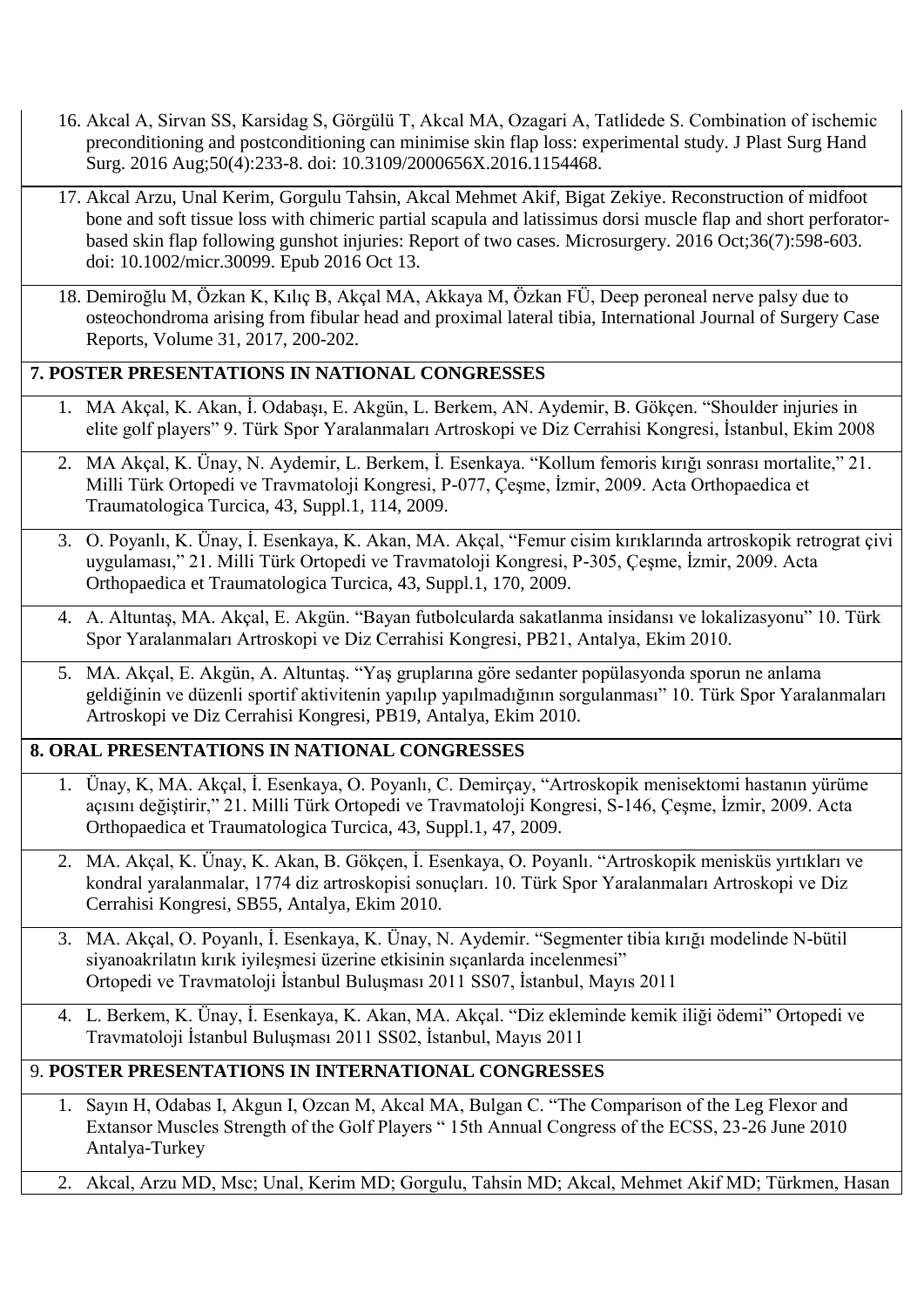Tuna MD; Ogan, Onur MD, Upper Medial Tigh Perforator Flap in the Lower Extremity Reconstruction. Plastic & Reconstructive Surgery October 2015 - Volume 136 - Issue 4S - p 169–170 oi: 10.1097/01.prs.0000472500.69592.ee

#### 10. **ORAL PRESENTATIONS IN INTERNATIONAL CONGRESSES**

- 1. Odabas I, Bulgan C, Guler L, Akcal MA. "To Examine the ReleationBetween the Body Composition, Somatotype and Total Cholesterol" 15th Annual Congress of the ECSS, 23-26 June 2010 Antalya-Turkey
- 2. Ustun I, Unlu F, Akcal MA. Acute phase reaction induced by biphosphonates, Case report. The 8th International Congress of Chinese Orthopaedic Association, Nov 7 - 10. Beijing - China.
- 3. Akcal MA, Akan K, Odabas I. Shoulder injuries in Turkish elite golf players. The 8th International Congress of Chinese Orthopaedic Association, Nov 7 - 10. Beijing - China.

#### **11. MEMBERSHIP TO SCIENTIFIC ORGANIZATIONS**

- 1. TOTBID Association of Turkish Orthopedics and Traumatology Union
- 2. TOTDER Turkish Orthopedics and Traumatology Association
- 3. TUSYAD Turkey Sports Injuries Arthroscopy and Knee Surgery Association
- 4. SICOT International Society of Orthopaedic Surgery and Traumatology
- 5. AAOS American Academy of Orthopaedic Surgeons
- 6. ESSKA European Society of Sports Traumatology Knee Surgery and Arthroscopy

#### 7. AO Trauma

8. ISAKOS - International Society of Arthroscopy, Knee Surgery and Orthopaedic Sports Medicine

#### **12. CERTİFİCATİONS**

1. Certificate of use for experimental animals: 05-13 June Afyon Kocatepe University Animal Experiments Ethics Committee Achievement Certificate.

#### **13. TRANSLATED BOOK CHAPTERS**

- 1. Principles of Fracture Treatment. Translation Editor: Mahir Mahiroğulları, Selami Çakmak, Mahmut Kömürcü. Volume 1, 4.1 Politrouma: Pathophysiology, priorities and treatment. Translated by Mehmet Akif Akçal, Koray Ünay 2012
- 2. Principles of Fracture Treatment. Translation Editor: Mahir Mahiroğulları, Selami Çakmak, Mahmut Kömürcü. Volume 1, 4.1 Bridge Plating. Translated by Korhan Özkan, Mehmet Akif Akçal 2012

#### **14. OTHER DUTIES**

- 1. Dated 06.08.2007; Duties for health checking of the national athletes Turkey Canoe Federation, Eskisehir Canoeing Turkey Championships Balkan Championship
- 2. In dates 30 -31 January 2008 assignments on behalf of Turkey Canoe Federation for "Sportsman Health